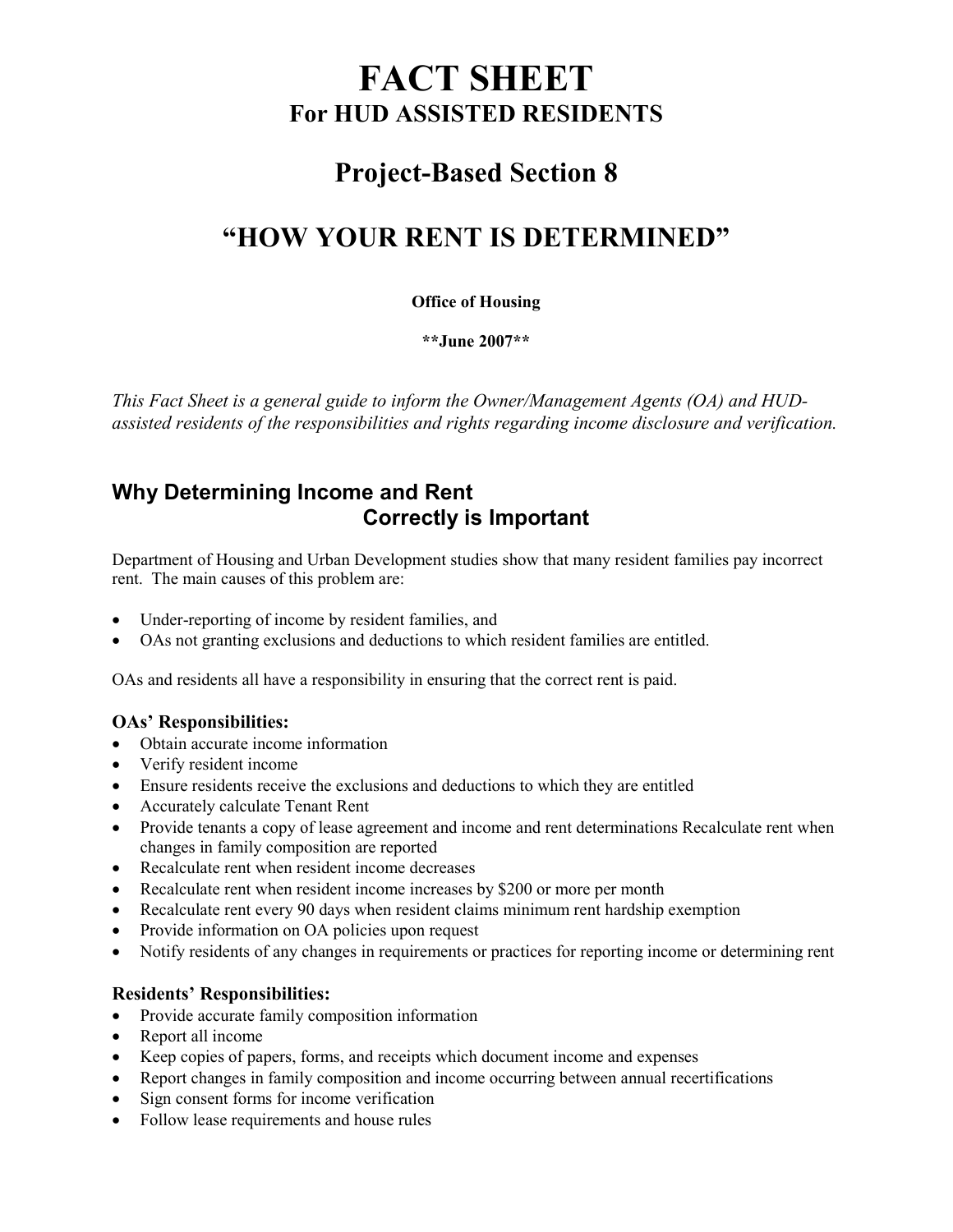### Income Determinations

A family's anticipated gross income determines not only eligibility for assistance, but also determines the rent a family will pay and the subsidy required. The anticipated income, subject to exclusions and deductions the family will receive during the next twelve (12) months, is used to determine the family's rent.

#### What is Annual Income?

Gross Income – Income Exclusions = Annual Income

#### What is Adjusted Income?

Annual Income – Deductions = Adjusted Income

### Determining Tenant Rent

#### Project-Based Section 8 Rent Formula:

The rent a family will pay is the highest of the following amounts:

- 30% of the family's monthly *adjusted* income
- 10% of the family's monthly income
- Welfare rent or welfare payment from agency to assist family in paying housing costs.

OR

• \$25.00 Minimum Rent

### Income and Assets

HUD assisted residents are required to report all income from all sources to the Owner or Agent (OA). Exclusions to income and deductions are part of the tenant rent process.

When determining the amount of income from assets to be included in annual income, the actual income derived from the assets is included except when the cash value of all of the assets is in excess of \$5,000, then the amount included in annual income is the higher of 2% of the total assets or the actual income derived from the assets.

#### Annual Income Includes:

- Full amount (before payroll deductions) of wages and salaries, overtime pay, commissions, fees, tips and bonuses and other compensation for personal services
- Net income from the operation of a business or profession
- Interest, dividends and other net income of any kind from real or personal property (See Assets Include/Assets Do Not Include below)
- Full amount of periodic amounts received from Social Security, annuities, insurance policies, retirement funds, pensions, disability or death benefits and other similar types of periodic receipts, including lump-sum amount or prospective monthly amounts for the delayed start of a periodic amount \*\*(except for deferred periodic payments of supplemental security income and social security benefits, see Exclusions from Annual Income, below)\*\*
- Payments in lieu of earnings, such as unemployment and disability compensation, worker's compensation and severance pay \*\*(except for lump-sum additions to family assets, see Exclusions from Annual Income, below)\*\*
- Welfare assistance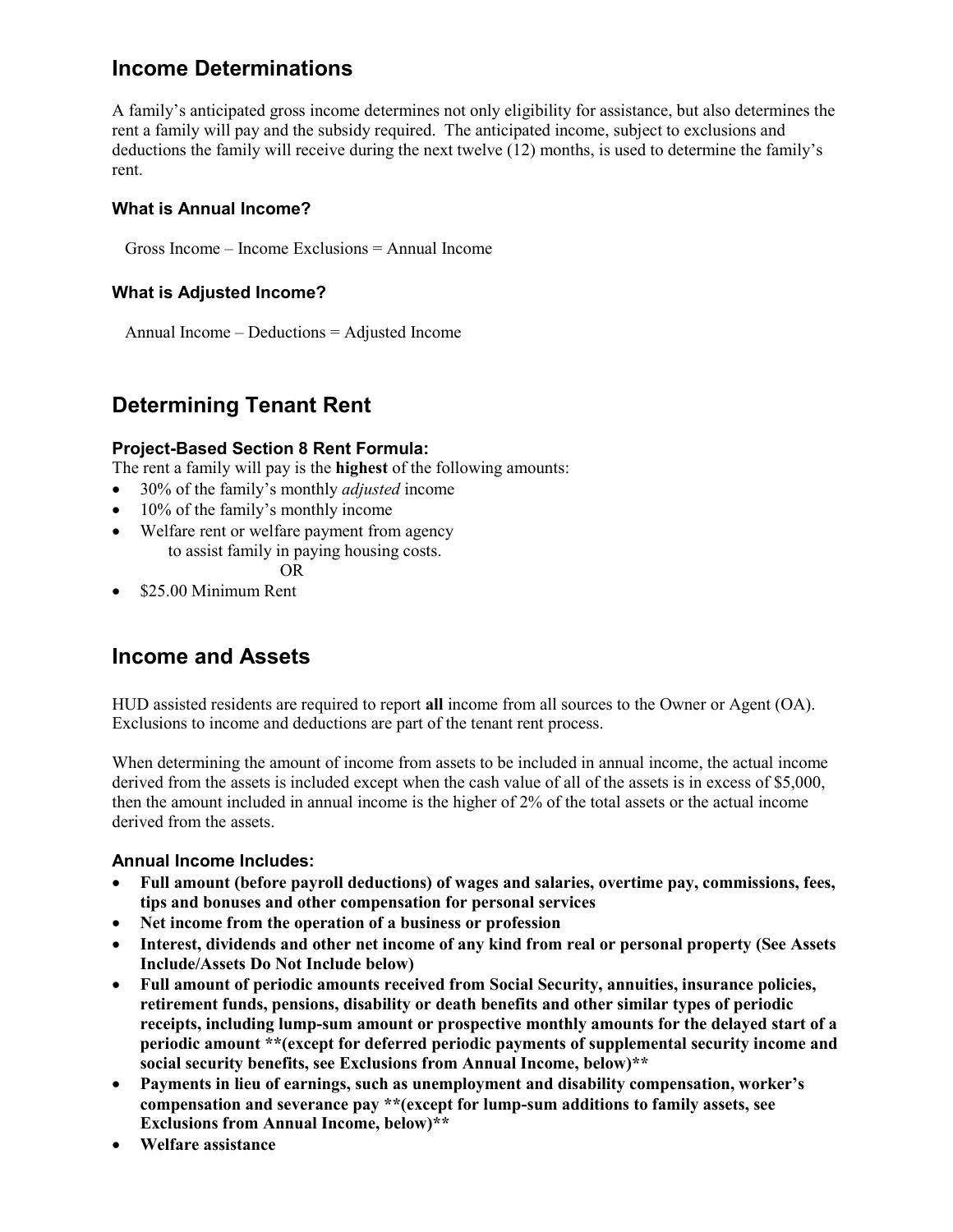- Periodic and determinable allowances, such as alimony and child support payments and regular contributions or gifts received from organizations or from persons not residing in the dwelling
- All regular pay, special pay and allowances of a member of the Armed Forces (except for special pay for exposure to hostile fire)
- \*\*For Section 8 programs only, any financial assistance, in excess of amounts received for tuition, that an individual receives under the Higher Education Act of 1965, shall be considered income to that individual, except that financial assistance is not considered annual income for persons over the age of 23 with dependent children or if a student is living with his or her parents who are receiving section 8 assistance. For the purpose of this paragraph, "financial assistance" does not include loan proceeds for the purpose of determining income.\*\*

#### Assets Include:

- Stocks, bonds, Treasury bills, certificates of deposit, money market accounts
- Individual retirement and Keogh accounts
- Retirement and pension funds
- Cash held in savings and checking accounts, safe deposit boxes, homes, etc.
- Cash value of whole life insurance policies available to the individual before death
- Equity in rental property and other capital investments
- Personal property held as an investment
- Lump sum receipts or one-time receipts
- Mortgage or deed of trust held by an applicant
- Assets disposed of for less than fair market value.

#### Assets Do Not Include:

- Necessary personal property (clothing, furniture, cars, wedding ring, vehicles specially equipped for persons with disabilities)
- Interests in Indian trust land
- Term life insurance policies
- Equity in the cooperative unit in which the family lives
- Assets that are part of an active business
- Assets that are not effectively owned by the applicant or are held in an individual's name but:
	- The assets and any income they earn accrue to the benefit of someone else who is not a member of the household, and
	- that other person is responsible for income taxes incurred on income generated by the assets
- Assets that are not accessible to the applicant and provide no income to the applicant (Example: A battered spouse owns a house with her husband. Due to the domestic situation, she receives no income from the asset and cannot convert the asset to cash.)
- Assets disposed of for less than fair market value as a result of:
	- Foreclosure
	- Bankruptcy
	- Divorce or separation agreement if the applicant or resident receives important consideration not necessarily in dollars.

#### Exclusions from Annual Income:

- Income from the employment of children (including foster children) under the age of 18
- Payment received for the care of foster children or foster adults (usually persons with disabilities, unrelated to the tenant family, who are unable to live alone
- Lump-sum additions to family assets, such as inheritances, insurance payments (including payments under health and accident insurance and worker's compensation), capital gains and settlement for personal or property losses
- Amounts received by the family that are specifically for, or in reimbursement of, the cost of medical expenses for any family member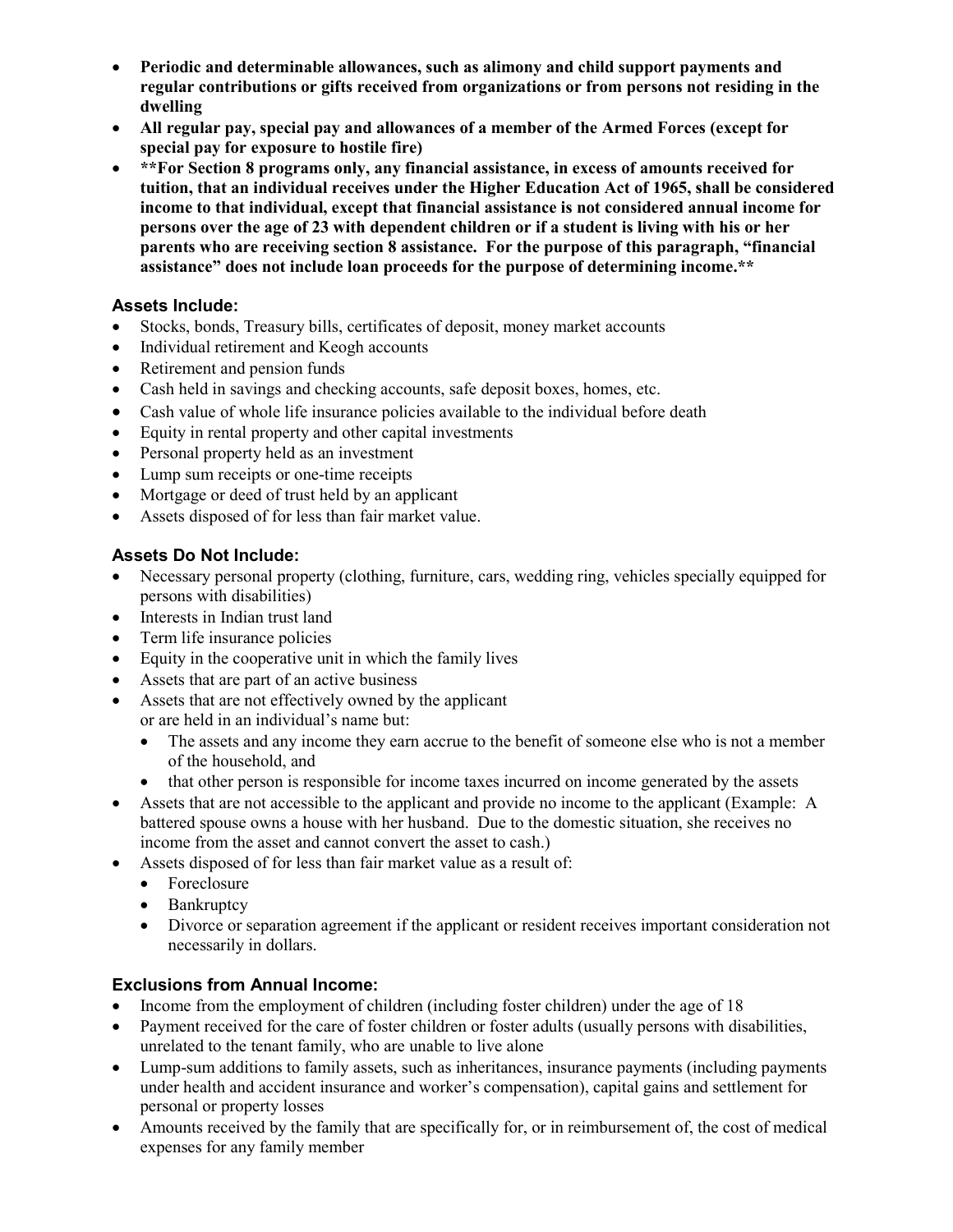- Income of a live-in aide
- \*\*Subject to the inclusion of income for the Section 8 program for students who are enrolled in an institution of higher education under Annual Income Includes, above, \*\* the full amount of student financial assistance either paid directly to the student or to the educational institution
- The special pay to a family member serving in the Armed Forces who is exposed to hostile fire
- Amounts received under training programs funded by HUD
- Amounts received by a person with a disability that are disregarded for a limited time for purposes of Supplemental Security Income eligibility and benefits because they are set aside for use under a Plan to Attain Self-Sufficiency (PASS)
- Amounts received by a participant in other publicly assisted programs which are specifically for or in reimbursement of out-of-pocket expenses incurred (special equipment, clothing, transportation, child care, etc.) and which are made solely to allow participation in a specific program
- Resident service stipend (not to exceed \$200 per month)
- Incremental earnings and benefits resulting to any family member from participation in qualifying State or local employment training programs and training of a family member as resident management staff
- Temporary, non-recurring or sporadic income (including gifts)
- Reparation payments paid by a foreign government pursuant to claims filed under the laws of that government by persons who were persecuted during the Nazi era
- Earnings in excess of \$480 for each full time student 18 years old or older (excluding head of household, co-head or spouse)
- Adoption assistance payments in excess of \$480 per adopted child
- Deferred periodic payments of supplemental security income and social security benefits that are received in a lump sum amount or in prospective monthly amounts
- Amounts received by the family in the form of refunds or rebates under State of local law for property taxes paid on the dwelling unit
- Amounts paid by a State agency to a family with a member who has a developmental disability and is living at home to offset the cost of services and equipment needed to keep the developmentally disabled family member at home

#### Federally Mandated Exclusions:

- Value of the allotment provided to an eligible household under the Food Stamp Act of 1977
- Payments to Volunteers under the Domestic Volunteer Services Act of 1973
- Payments received under the Alaska Native Claims Settlement Act
- Income derived from certain submarginal land of the US that is held in trust for certain Indian Tribes
- Payments or allowances made under the Department of Health and Human Services' Low-Income Home Energy Assistance Program
- Payments received under programs funded in whole or in part under the Job Training Partnership Act
- Income derived from the disposition of funds to the Grand River Band of Ottawa Indians
- The first \$2000 of per capita shares received from judgment funds awarded by the Indian Claims Commission or the US. Claims Court, the interests of individual Indians in trust or restricted lands, including the first \$2000 per year of income received by individual Indians from funds derived from interests held in such trust or restricted lands
- Amounts of scholarships funded under Title IV of the Higher Education Act of 1965, including awards under the Federal work-study program or under the Bureau of Indian Affairs student assistance programs
- Payments received from programs funded under Title V of the Older Americans Act of 1985
- Payments received on or after January 1, 1989, from the Agent Orange Settlement Fund or any other fund established pursuant to the settlement in *In Re Agent*-product liability litigation
- Payments received under the Maine Indian Claims Settlement Act of 1980